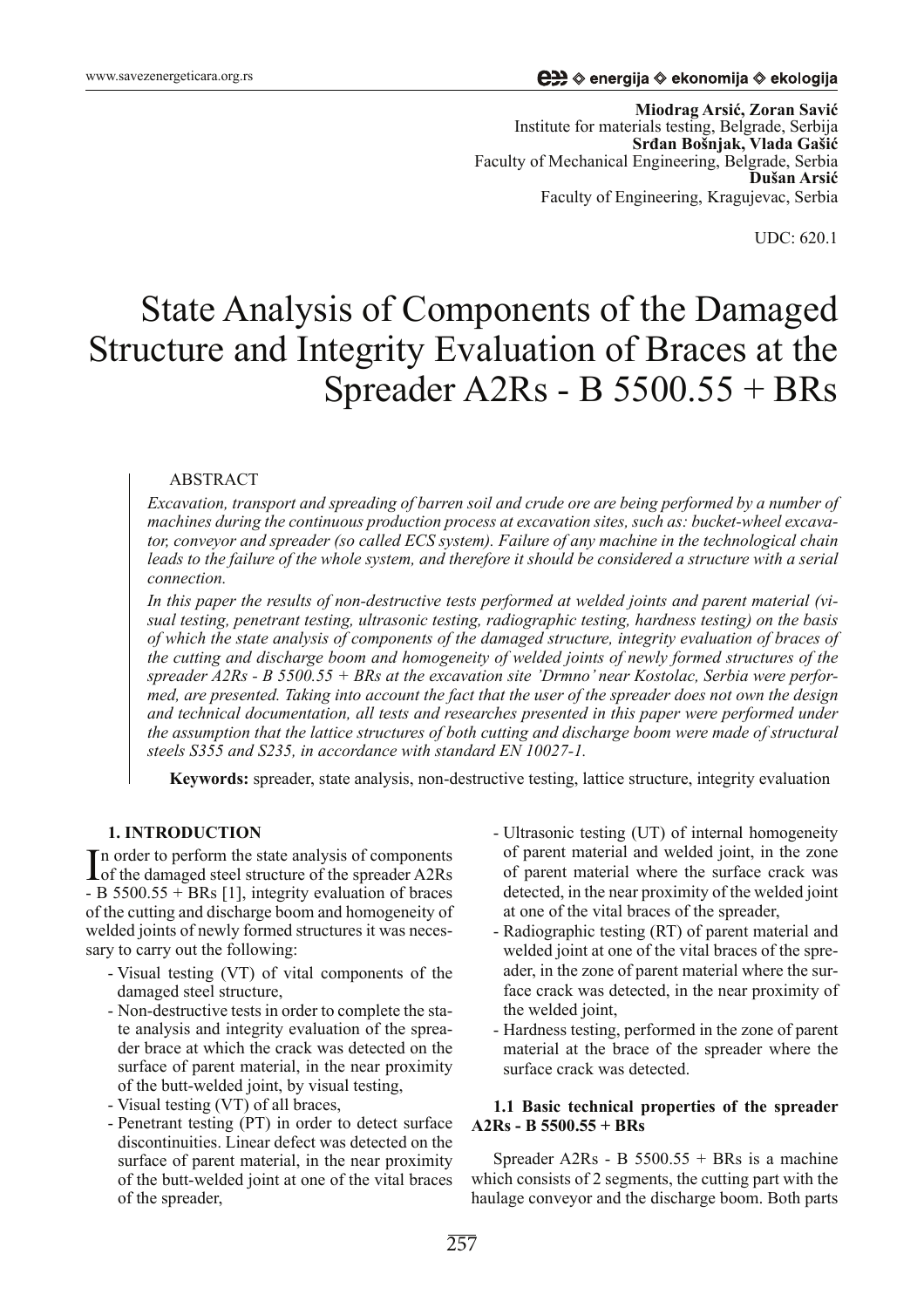## **e#** ⊗energija ⊗ekonomija ⊗ekologija

of the spreader are equipped with their own moving devices (2 crawlers), capable of independent movement. The above mentioned spreader is the constituent part of the fourth ECS system. SRs excavator performs the uncovering of the coal, or in other words the excavation of the overburden which is being transported by belt coveyors to the spreader of excavated material.

Basic technical properties of the spreader A2Rs - B  $5500.55 + BRs$  [1] are as follows:

- maximum volume of the conveyor at the spreader:  $V = 5500, 55$  m<sup>3</sup>/h,
- weight of the complete spreader:  $1444$  t,
- $-$  maximum length of material discharge: 110 m.
- $-$  maximum height of material discharge: 20 m,
- $-$  maximum velocity of the machine: 6 m/min.

Taking into account the fact that the user of the spreader does not own the design and technical documentation, all tests and researches presented in this paper were performed under the assumption that the lattice structures of both cutting and discharge boom were made of structural steels S355 and S235, in accordance with standard EN 10027-1  $[2]$ .

# **1.2 State Analysis of the Vital Steel Structure of the Spreader after the Breakdown**

Spreader A2Rs - B  $5500.55 + BRs$  before and after the breakdown is shown in *figure 1*. Breakdown of components of the vital lattice structure which occurred due to the uncontrollable sliding of the machine during the tempest which needed to be made from scratch is marked in *figure 1b* and shown in *figure 2*, while the state of braces in assembled condition is shown in *figure 3.* Some of the braces at which no damage was detected are shown in *figures 4a* and 4b, while one of them at which the surface crack was detected on parent material, in the near proximity of the welded joint, is shown in *figure 4c*.



a) Appearance of the spreader before the breakdown



b) Appearance of the spreader after the breakdown

**Figure 1.-** Appearance of the spreader A2Rs - B 5500.55 + BRs before and after the breakdown



a) Appearance of parts of the damaged vital steel structure



b) Appearance of a part of the damaged vital steel structure

**Figure 2.-** Appearance of parts of the vital steel structure which needed to be made from scratch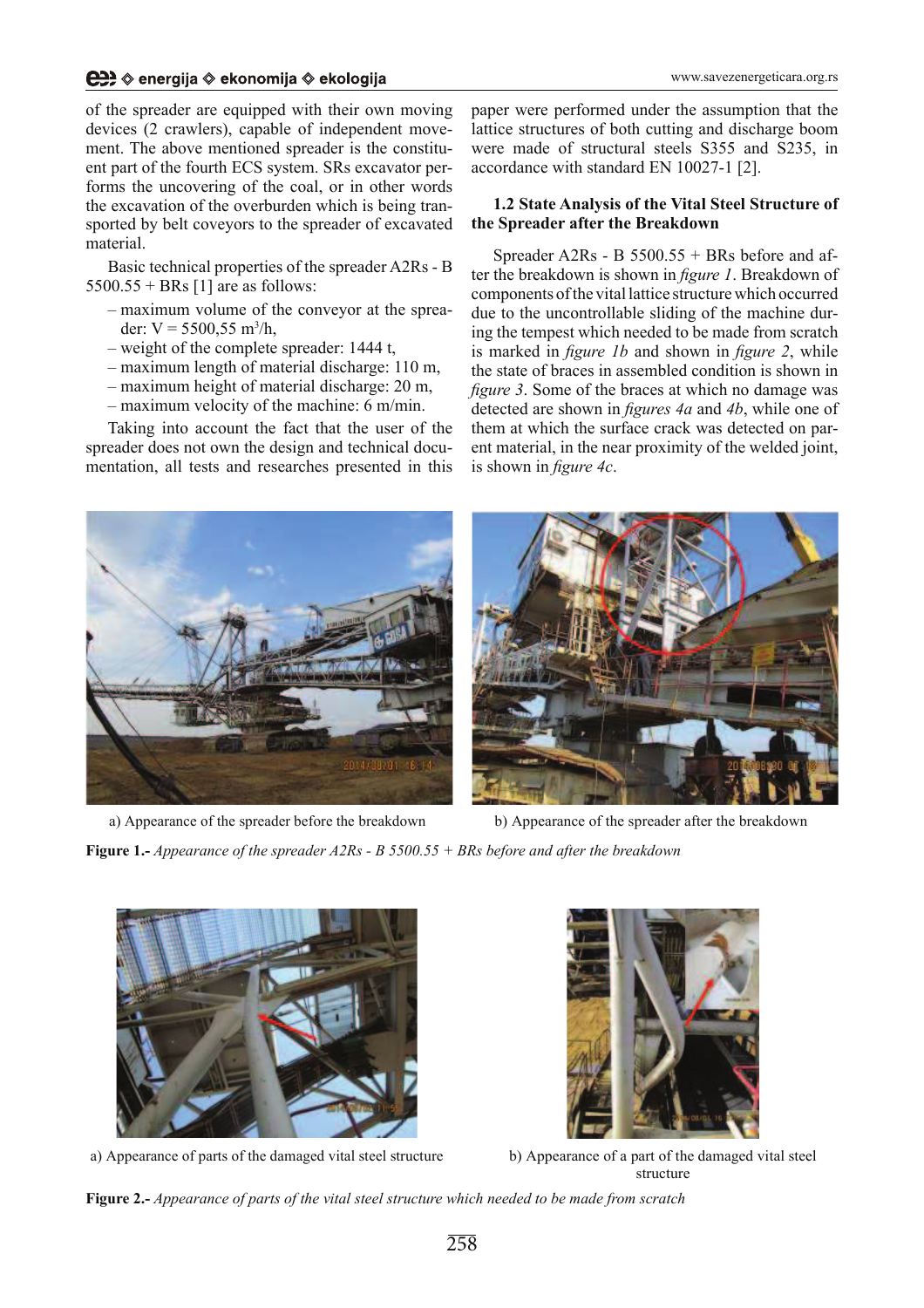**eeta** ⊗energija ⊗ekonomija ⊗ekologija

www.savezenergeticara.org.rs



a) Appearance of the spreader before the breakdown



a) Appearance of the spreader after the breakdown

**Figure 3.-** Appearance of the condition of vital braces of spreader A2Rs - B 5500.55 + BRs before and after the break*down*



a) Undamaged braces b) Undamaged braces c) Right brace (10 D) with a surface crack

**Figure 4.-** Appearance of the condition of a number of braces after the breakdown

## **2. NON-DESTRUCTIVE TESTS NECESSARY FOR STATE ANALYSIS AND INTEGRITY EVALUATION OF THE BRACE AT WHICH THE SURFACE CRACK WAS DETECTED**

In order to perform the state analysis and integrity evaluation of a brace of the discharge boom, shown in *figure 4c*, at which the surface crack was detected in parent material by visual testing, the following nondestructive tests were performed:

- Visual testing,
- $-$  Penetrant testing
- $-$  Ultrasonic testing
- $-$  Radiographic testing
- Hardness testing, performed on parent material.

## **2.1 Visual Testing Results**

By visual testing [4] surface crack was detected at parent material of one of the braces of the discharge boom, in the near proximity of the butt-welded joint, which was confirmed by penetrant testing, *figure 4c*.

## 2.2 Penetrant Testing Results

Results of a penetrant test [5], performed at parent material of one of the braces of the discharge boom, in the near proximity of the butt-welded joint, which was also subjected to the test, are shown in *figure 5*. The crack was approximately 1 mm deep and was removed by fine grinding. Report nr.  $PT - 025/14$  [6].

## **2.3 Ultrasonic Testing Results**

No internal homogeneities were detected in parent material and welded joints of braces by ultrasonic testing [7]. Report nr. UT – 042/14 [8].

## **2.4 Radiographic Testing Results**

No internal homogeneities were detected in parent material and welded joints of braces by radiographic testing [9]. Report nr. RT – 044/14 [10].

## 2.5 Hardness Testing Results

Values in the range from  $160 - 172$  HB were determined at the parent material of braces by hardness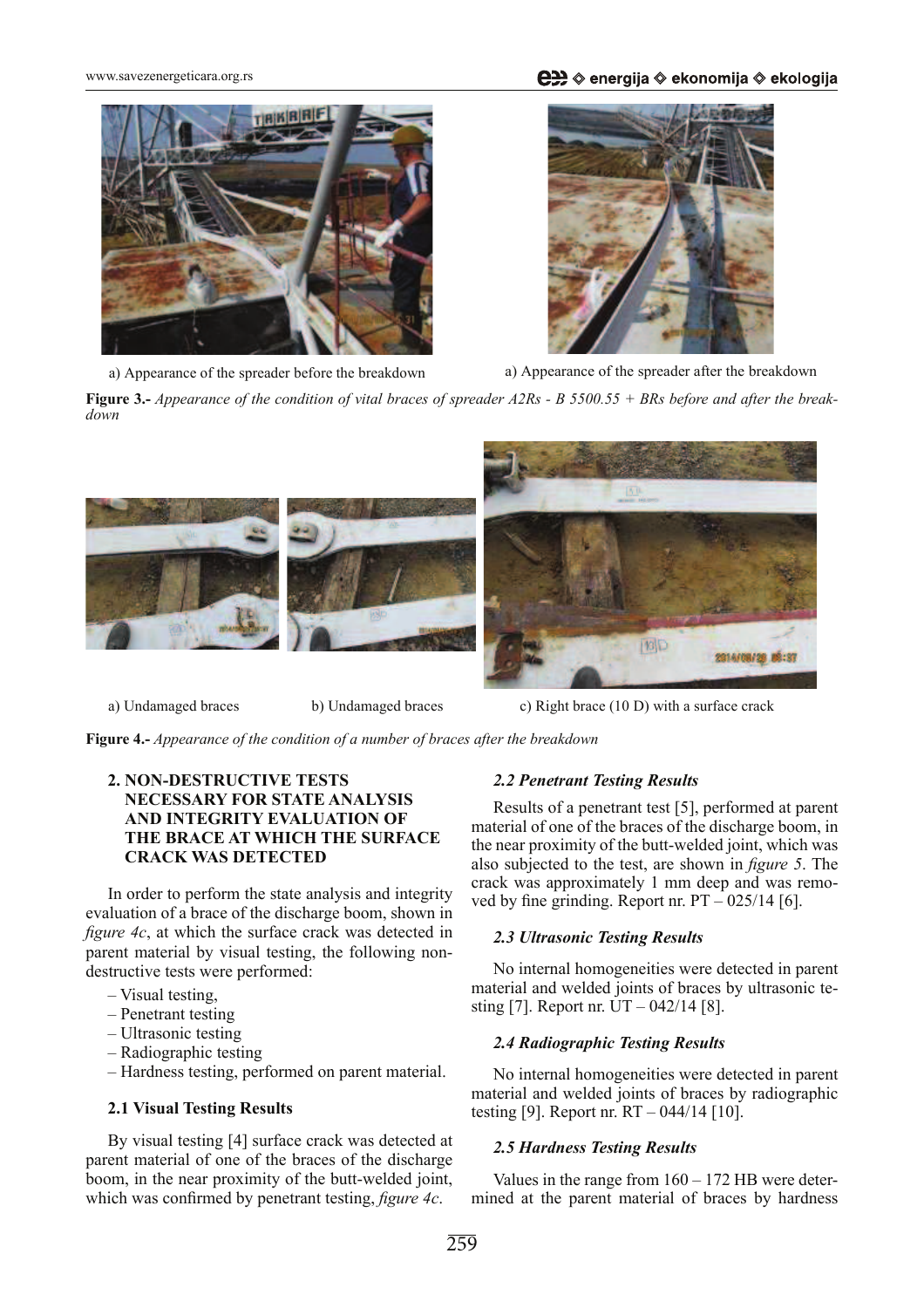www.savezenergeticara.org.rs





a) Discharge boom (mast II) b) Penetrant application c) Surface crack at parent material

## Figure 5.- *Appearance of the process of penetrant testing*

testing [11]. On the basis of obtained results it could be concluded that no degradation (plastic deformation) of parent material occurred, because the braces are mostly being made of structural steel, grade S355. Report nr. HT – 011/14 [12].

## **3. INTEGRITY EVALUATION OF A SPREADER DISCHARGE BOOM BRACE AT WHICH THE SURFACE CRACK WAS DETECTED BY NON DESTRUCTIVE TESTING**

Integrity of structures is a relatively new scientific and engineering discipline, which in a broader sense comprises state analysis and diagnostics of behaviour and relaxation, evaluation of service life and rehabilitation of structures which means that, apart from the usual situation in which it is necessary to assess the integrity of the structure when the flaw is detected by non-destructive testing, this discipline also comprises the analysis of the stress state of the structure.

On the basis of the analysis of results of performed tests it was determined that the integrity of a brace at which the surface crack was detected is not threatened, which could be said about the spreader as a whole after the installation of the new segment of steel structure, *figure 6*.

## **4. CONCLUSION**

On the basis of qualitative analysis of the new segment of steel structure (*figure 6a*) and its successful installation (*figure 6b*), as well as taking into account the condition of all braces after the completion of the assembly of the cutting boom and discharge boom, the spreader has been restored into functional condition and put into service.



a) Appearance of the new segment of steel structure

b) Spreader after the repair of steel structure and installation

Figure 6.- *Appearance of the spreader A2Rs - B 5500.55 + BRs after being repaired and put into service*